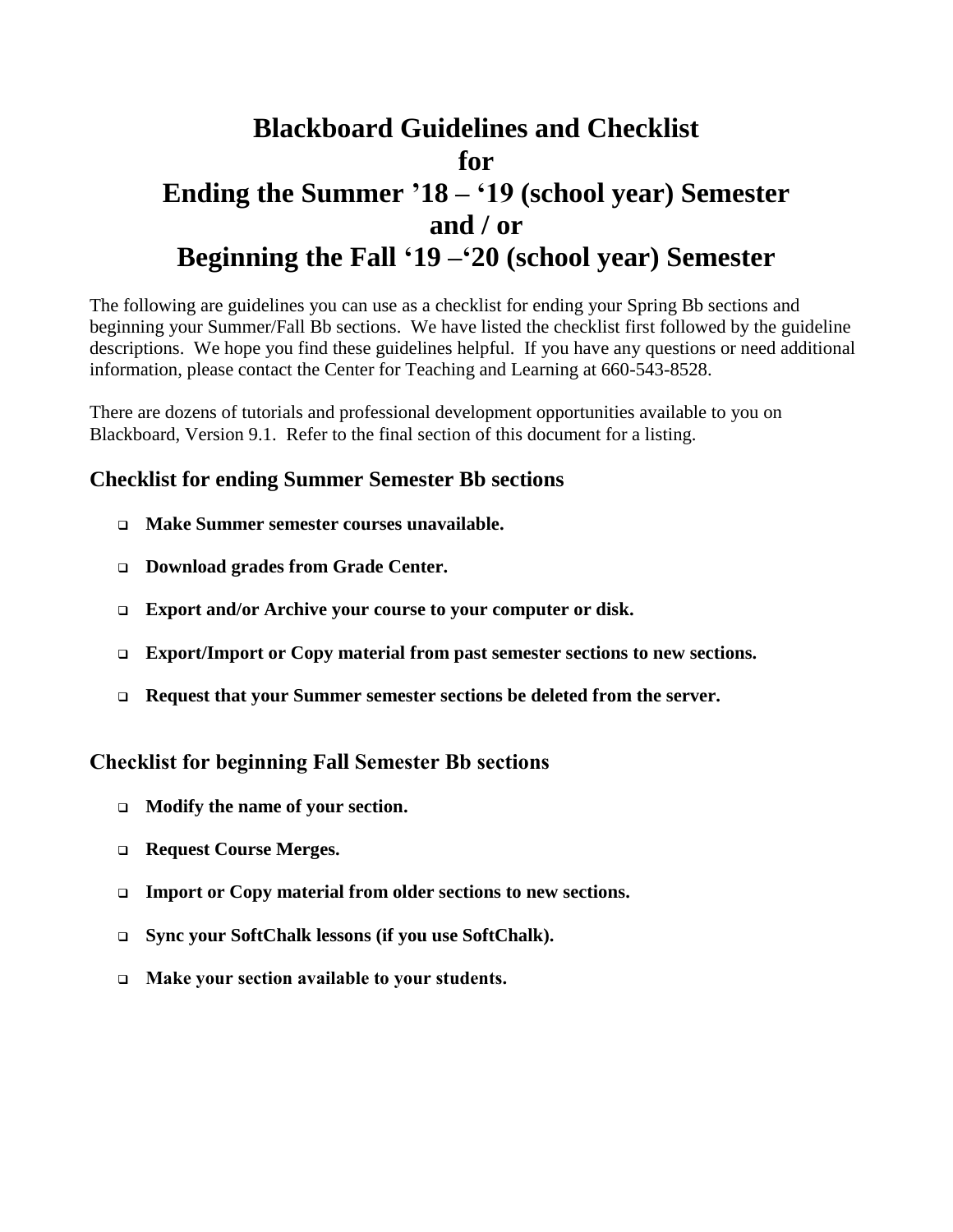## **Guidelines for ending Summer Semester Sections**

- 1. **Make Summer semester courses unavailable**. Once you are through with a Summer semester section you should make it unavailable to the students enrolled in the section. By doing this the section listing will no longer show up on the student's Bb Home Page. Make courses unavailable in one of three ways:
	- a. Use the new Availability icon just to the left of the Edit Mode switch in your section.
	- b. You can use the Qwickly module to easily make courses unavailable or available. Watch tutorial to find out how:<https://www.youtube.com/watch?v=POUjmhdnxiY>
	- c. From Control Panel > Customization > Properties. You can watch a brief demonstration on this topic at [https://www.atomiclearning.com/highed/almovie?key=83330&cn=ucmo&type=Tutorial&sid=](https://www.atomiclearning.com/highed/almovie?key=83330&cn=ucmo&type=Tutorial&sid=2368) [2368](https://www.atomiclearning.com/highed/almovie?key=83330&cn=ucmo&type=Tutorial&sid=2368) Use your Network ID and password to login to watch the tutorial and be sure to have your speakers on as this is both a text / animated and audio demonstration.
- 2. **Download grades from Grade Center.** If you have kept your Summer Semester grades in Bb, you should now download the grades to your computer as a permanent record. See this, [https://www.ucmo.edu/offices/jc-kirkpatrick-library/blackboard-gateway/instructor](https://www.ucmo.edu/offices/jc-kirkpatrick-library/blackboard-gateway/instructor-help/download-gradecenter.pdf)[help/download-gradecenter.pdf](https://www.ucmo.edu/offices/jc-kirkpatrick-library/blackboard-gateway/instructor-help/download-gradecenter.pdf), for information on downloading grades.
- 3. **Export and/or Archive your course to your computer or disk.** When you **export** your course, you download to your computer only those areas of your Bb section you want to save as a Zip file for later use. Exports do not save enrollments, course statistics or grades. Exports are used to save material so that they can be imported into a new section later.

When you **archive** a course, you save everything from your Bb section to your computer (content, stats, grades, etc.). This gives you a permanent record of everything you and your students have done in the section for the semester. Archives are only viewable when reloaded back into the Bb system. They are not intended for frequent reference, or content re-use. Archives can only be restored by a system administrator.

The process of saving an export or archive is first to create the export and/or archive on Blackboard; and then to download the export and/or archive to your computer. If you need assistance in doing this, see these:

To Export, [click here.](https://www.ucmo.edu/offices/jc-kirkpatrick-library/blackboard-gateway/instructor-help/exporting.pdf)

To Archive, [click here.](https://www.ucmo.edu/offices/jc-kirkpatrick-library/blackboard-gateway/instructor-help/archiving.pdf)

**A Special Note:** Any for-credit section that is older than three semesters is removed from Bb. Therefore, archiving allows you to keep a permanent record of your course.

4. **Import or Copy material from past semester sections to new sections.** If you have existing material contained in an exported file or in a past semester section you can reuse this material in new sections without having to recreate the material. You have the option of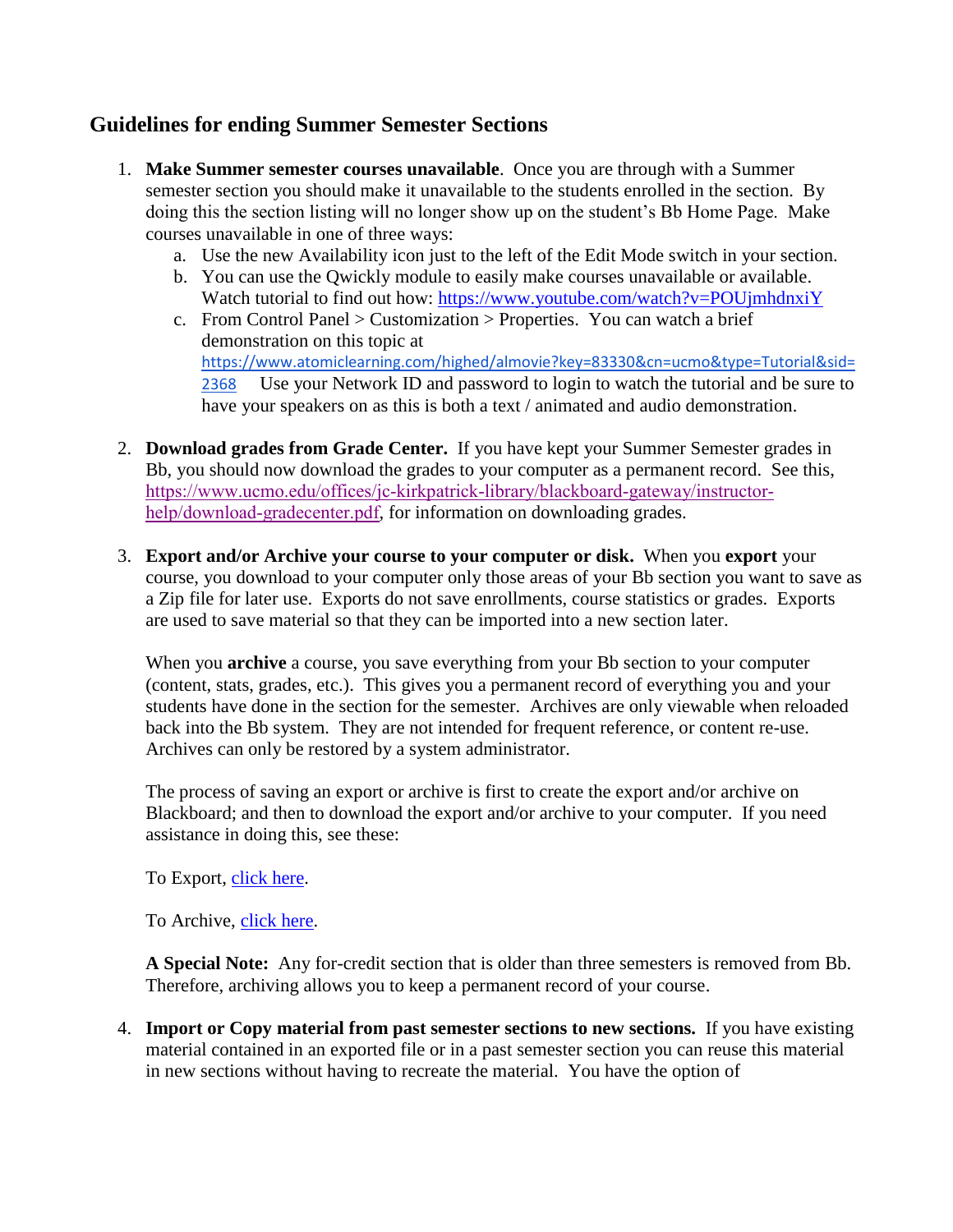importing / copying entire content areas over to a new section or just individual content items. If you are not sure how to do this, see these for more details,

To Import, [click here](https://www.ucmo.edu/offices/jc-kirkpatrick-library/blackboard-gateway/instructor-help/exporting.pdf) and scroll to Part B of document.

To Course Copy, [click here.](https://www.ucmo.edu/offices/jc-kirkpatrick-library/blackboard-gateway/instructor-help/copying.pdf)

5. **Request that your Summer semester sections be deleted**. If you are done with your Summer semester sections, you can request that they be deleted. This helps keep the Bb database at an appropriate size and helps in the performance of the platform. Send your request to [blackboard@ucmo.edu.](mailto:blackboard@ucmo.edu) List the CourseIDs (ex. 201930MCOM104512345) of the sections you want deleted.

## **Guidelines for beginning Fall Semester Bb sections**

- 1. **Modify the name of your section as appropriate.** We encourage all instructors using Bb to customize the name of their Bb sections. For help in doing this you can contact us at the number or email listed above. Changing the name of your section(s) does two things:
	- a. It helps identify multiple sections of the same course (ex., Basket Weaving, Section1 and Basket Weaving, Section 2 or History 1001, MWF and History 1001, T/Th)
	- b. It personalizes (Humanizes) the course for the students.
- 2. **Request Course Merges.** You can combine enrollments of multiple Bb sections into a single section by requesting a course merge. To request a course merge, browse to <https://www2.ucmo.edu/webapps/courseMerge/> and use your network ID and password to login.
- 3. **Import or copy material from older sections to new sections.** If you have existing material contained in an export file or in an older Bb section you can use this material in new sections without having to recreate the material. You have the option of importing entire content areas over to a new section or just individual components to new sections. If you are not sure how to do this, see this for more details:

To Import, [click here](https://www.ucmo.edu/offices/jc-kirkpatrick-library/blackboard-gateway/instructor-help/exporting.pdf) and scroll to Part B of document.

To Course Copy, [click here.](https://www.ucmo.edu/offices/jc-kirkpatrick-library/blackboard-gateway/instructor-help/copying.pdf)

- 4. **If you use SoftChalk**, sync your lessons in your new sections. SoftChalk is a software used by the university to create dynamic online lessons and modules. If you created a SoftChalk lesson to integrate into the Blackboard Grade Center, you will need to re-sync your content once you have transferred your material over to a new section. Follow these steps:
	- a. In the new section, go to Control Panel > Course Tools and click on "SoftChalk Synchonize Copied Content"
	- b. On next screen, click Synchronize
	- c. Once sync is complete, you should see a confirmation list displaying all the SoftChalk assignments in the course.
	- d. As long as all lessons listed have green check marks, they are ready.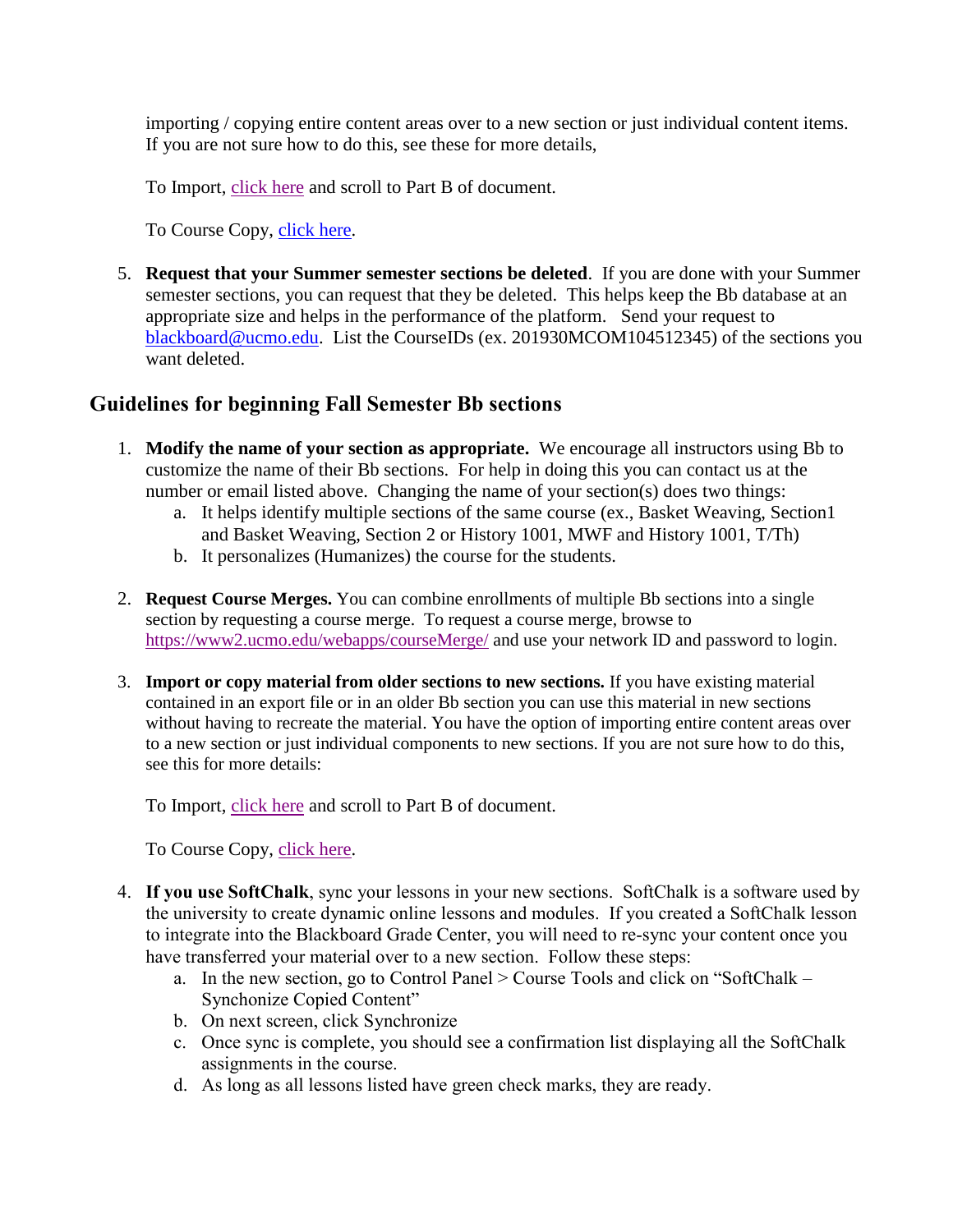- 5. **Make your section available to your students.** Once you are ready to open a section to your students, you must make the section available to them. Make courses available in one of three ways:
	- a. Use the new Availability icon just to the left of the Edit Mode switch in your section.
	- b. You can use the Qwickly module to easily make courses unavailable or available. Watch tutorial to find out how:<https://www.youtube.com/watch?v=POUjmhdnxiY>
	- c. From Control Panel > Customization > Properties. You can watch a brief demonstration on this topic at [https://www.atomiclearning.com/highed/almovie?key=83330&cn=ucmo&type=Tutorial&sid=](https://www.atomiclearning.com/highed/almovie?key=83330&cn=ucmo&type=Tutorial&sid=2368) [2368](https://www.atomiclearning.com/highed/almovie?key=83330&cn=ucmo&type=Tutorial&sid=2368) Use your Network ID and password to login to watch the tutorial and be sure to have your speakers on as this is both a text / animated and audio demonstration.
- 6. **Requesting current semester section deletions.** Because of the way courses are updated on Blackboard, current semester section deletions cannot take place until after the semester is over.

# **FYI**

The following is to help you interpret the Course ID's of sections on Blackboard:

Course ID example – 201930ENGL100012345 (or 2019 30 ENGL1000 12345)  $2019 =$  sch. yr. ending ('18-'19),  $30 =$  semester, *ENGL1000* = Dept. class #,  $12345 =$  CRN

Semester Course IDs beginning with:

201830 = Summer Semester occurring in 2018

 $201910 =$ Fall Semester occurring in 2018

201920 = Spring Semester occurring in 2019

201930 = Summer Semester occurring in 2019

 $202010 =$  Fall Semester occurring in 2019

202020 = Spring Semester occurring in 2020

202030 = Summer Semester occurring in 2020